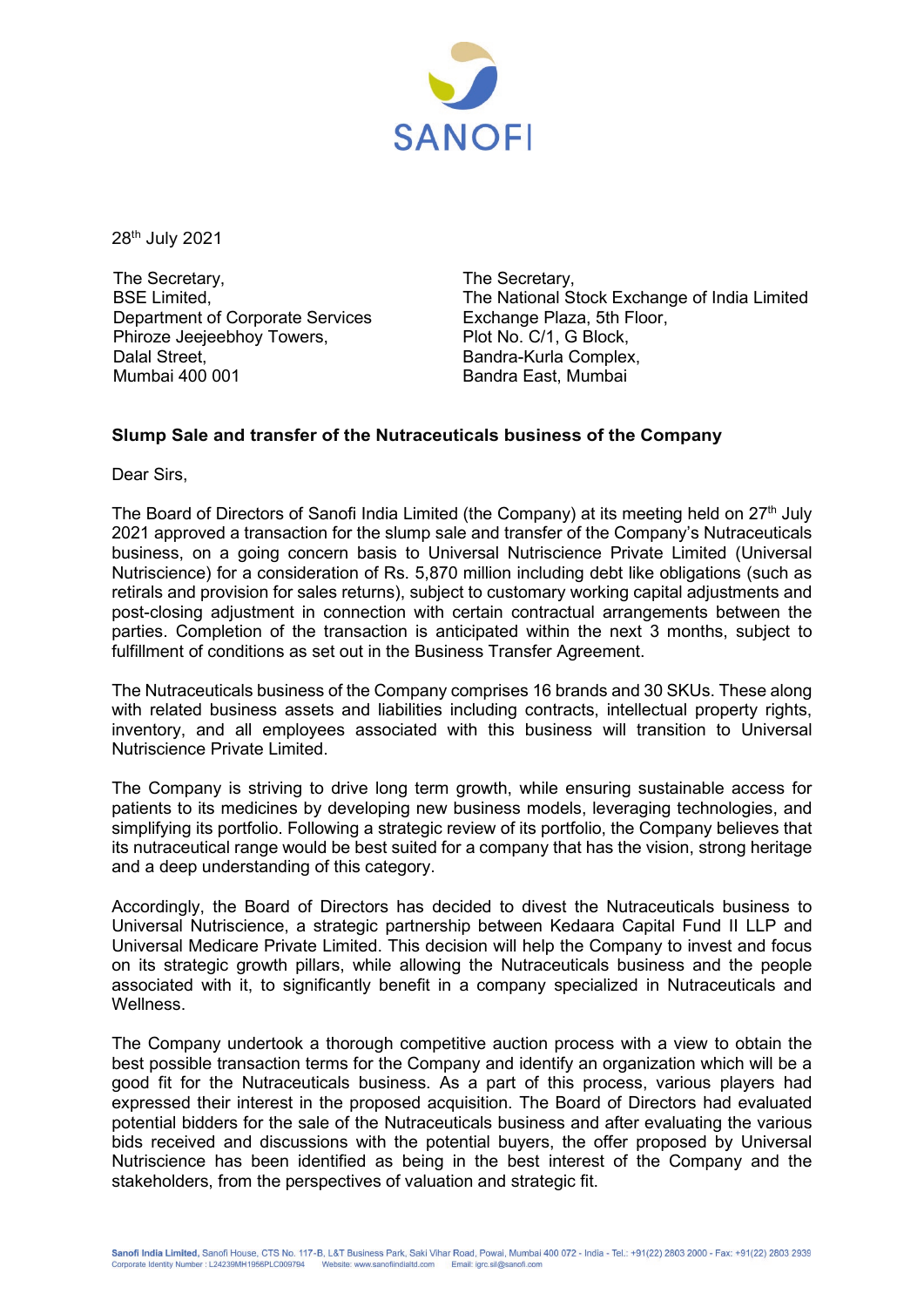The consideration is supported by the valuation report issued by BDO India LLP and the fair value certificate on such valuation by ICICI Securities Limited, which have been reviewed by the Audit Committee and the Board of Directors of the Company.

Given the above and considering that the two companies share similar values and commitment towards serving patients and their employees, the Board of Directors of the Company approved this transaction in the long-term interest of all stakeholders.

Under the Companies Act, 2013, shareholder approval is required for a divestment of an undertaking if the investment of the Company exceeds 20% of its net worth as per the audited balance sheet of the preceding financial year or the undertaking generates 20% of the total income of the Company during the previous financial year. The Nutraceuticals business does not meet these thresholds and therefore, the transaction does not require approval of the shareholders.

The disclosures as required under the Regulation 30(6) of the SEBI (Listing Obligations and Disclosures Requirements) Regulations, 2015 are as below:

| #              | <b>Particulars</b>                                                                                                                                                                | <b>Details</b>                                                                                                                                                                                                                                                                                                                                |
|----------------|-----------------------------------------------------------------------------------------------------------------------------------------------------------------------------------|-----------------------------------------------------------------------------------------------------------------------------------------------------------------------------------------------------------------------------------------------------------------------------------------------------------------------------------------------|
| $\mathbf{1}$   | The amount and percentage of the<br>turnover or revenue or income and net<br>worth contributed by such unit or division<br>of the listed entity during the last financial<br>year | In the financial year ended 31 <sup>st</sup><br>December 2020, the Nutraceuticals<br>business contributed Rs. 1,282 million<br>in the revenue (5% of the revenue of<br>the Company) and Rs. 1,064 million to<br>the net worth of the Company (5% of<br>the net worth).                                                                        |
| $\overline{2}$ | Date on which the agreement for sale<br>hasbeen entered into                                                                                                                      | 27th July 2021.                                                                                                                                                                                                                                                                                                                               |
| 3              | The expected date of completion of<br>sale/disposal                                                                                                                               | The transaction is expected to be<br>completed in the next 3 months.                                                                                                                                                                                                                                                                          |
| 4              | Consideration<br>from<br>received<br>such<br>sale/disposal                                                                                                                        | Total consideration of the transaction<br>is Rs. 5,870 million, including debt like<br>obligations (such as retirals and<br>provision for sales returns), subject to<br>customary<br>working<br>capital<br>adjustments<br>and<br>post-closing<br>adjustment in connection with certain<br>contractual<br>arrangements between<br>the parties. |
| 5              | Brief details of buyers and whether any<br>of the buyers belong to the promoter/<br>promoter group/group companies. If yes,<br>details thereof                                    | The buyer of this business is Universal<br>Nutriscience Private Limited.<br>The<br>buyer does not belong<br>to<br>promoter / promoter group.                                                                                                                                                                                                  |
| 6              | Whether the transaction would fall within<br>party transactions? If yes,<br>related<br>whether the same is done at "arms"<br>length"                                              | No.                                                                                                                                                                                                                                                                                                                                           |

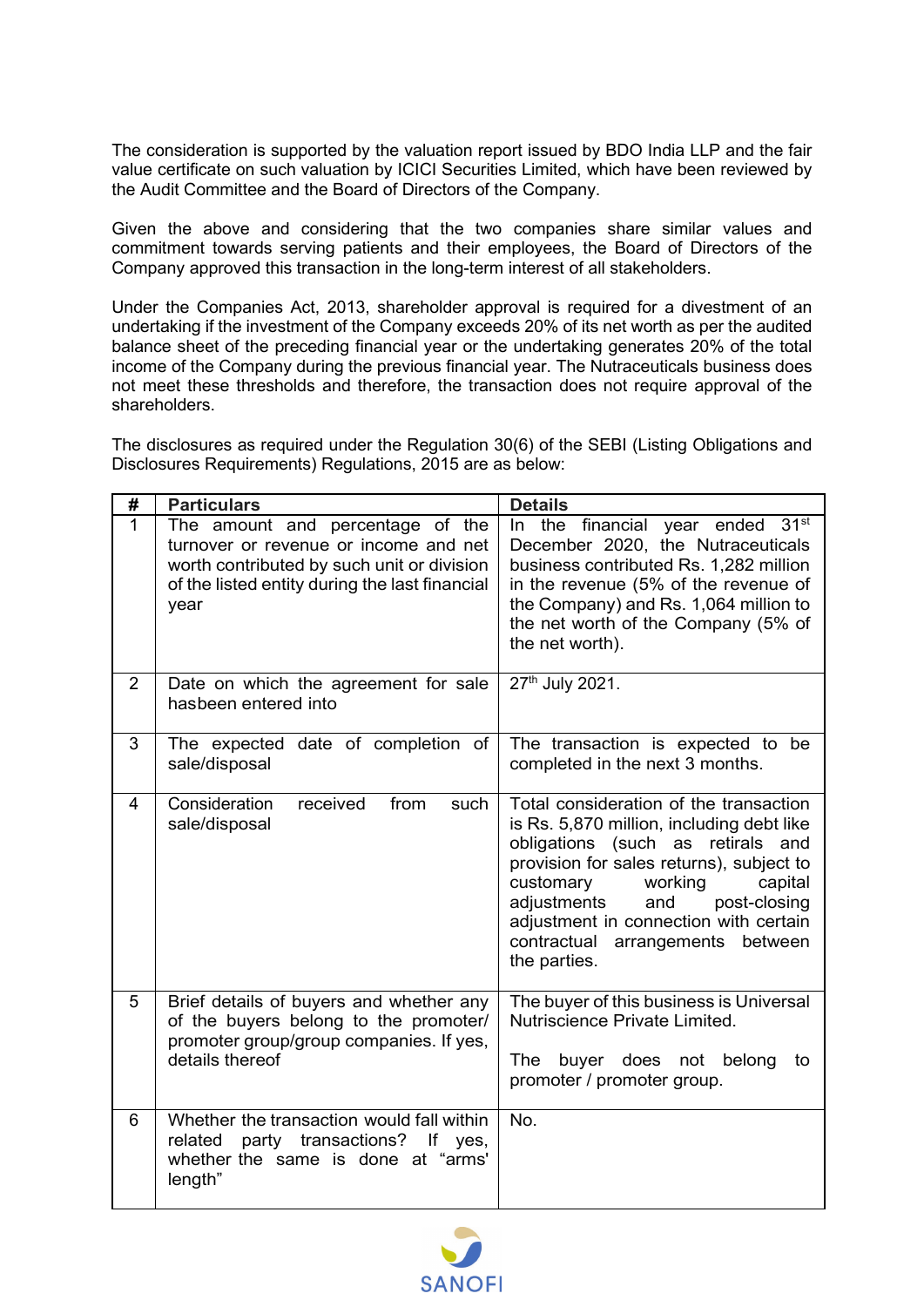| Additionally, in case of a slump sale, As mentioned above.<br>indicative disclosures provided<br>for                                  |                                                                      |
|---------------------------------------------------------------------------------------------------------------------------------------|----------------------------------------------------------------------|
| amalgamation/merger, shall<br>disclosed by the listed entity with respect   shareholding pattern of the Company<br>to such slump sale | be   There will not be any change in the<br>due to this transaction. |

A media release issued by the Company on this transaction is enclosed.

This is for your information and records.

Thanking you,

Yours faithfully For **Sanofi India Limited**

i. **Girish Tekchandani Company Secretary** 

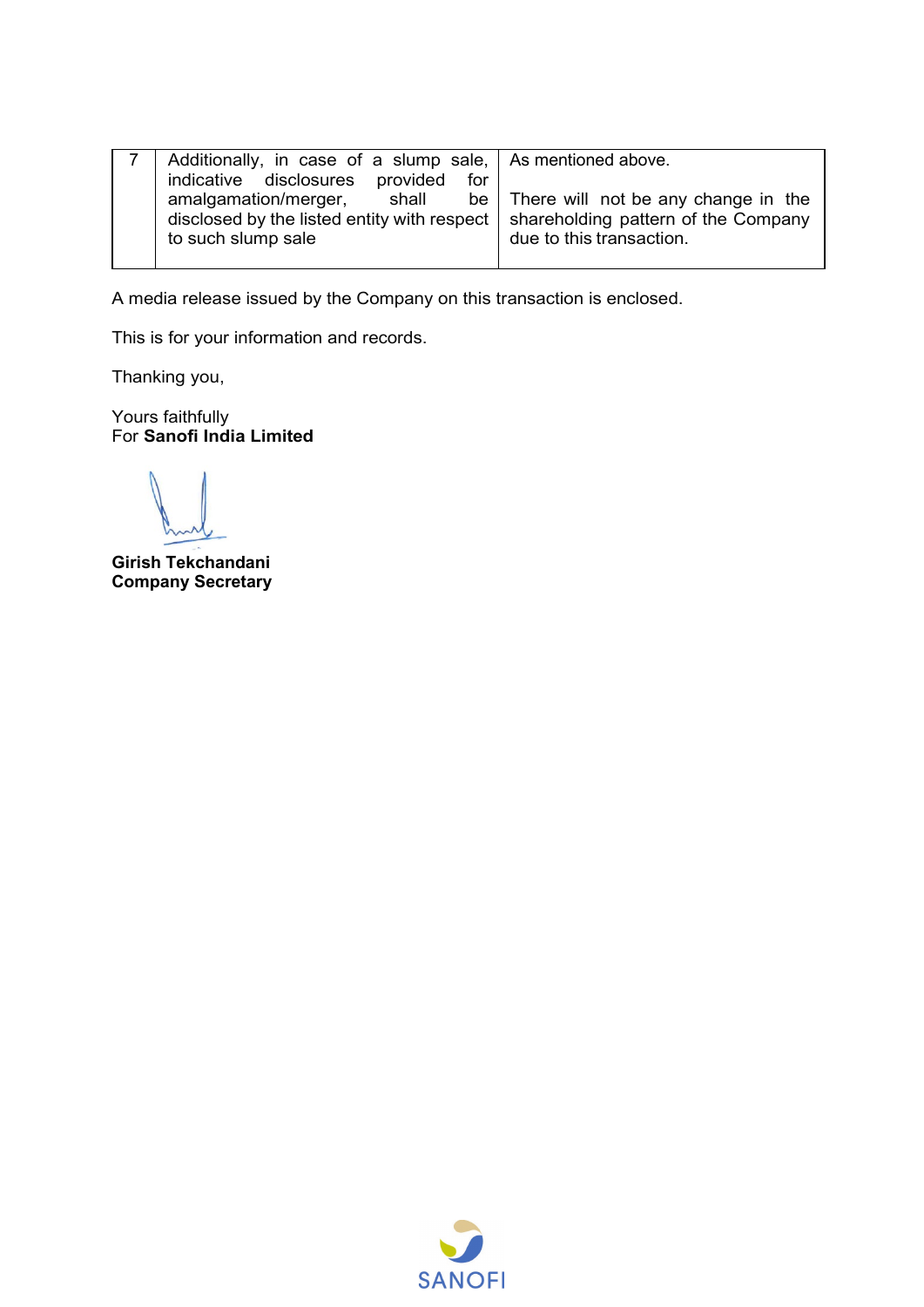

**Press Release**

**INDIA**

# **Sanofi India Limited announces sale and transfer of its Nutraceuticals' business to Universal Nutriscience**

**MUMBAI, INDIA – July 28, 2021** – Sanofi India Limited (SIL) announced today that its Board of Directors have approved the sale and transfer of its Nutraceuticals' business to Universal Nutriscience Pvt. Ltd. This decision will help SIL focus strongly on its growth pillars, while allowing the Nutraceuticals business to have more opportunities for expansion in an organisation where it will have a better strategic fit.

Universal Nutriscience is a strategic partnership between Kedaara Capital (one of India's leading private equity firms) and Universal Medicare (one of the pioneers in Nutraceuticals), with a vision to become India's leading Nutraceuticals company.

Sanofi India Limited's (SIL) growth strategy is to ensure that patients have sustainable access to its medicines by developing new business models, leveraging technologies and simplifying the portfolio.

*Speaking on the transaction, Rajaram Narayanan, Managing Director – Sanofi India Limited said, "Across the world, Sanofi regularly assesses the best ways in which to serve our customers. Following a strategic review of its portfolio, the company believes that the future potential of the Nutraceuticals range would be maximized in an organisation, which can provide deep category understanding and continuous innovation required to win in this specialized area. We have carefully selected Universal Nutriscience whose mission is to grow the business to provide more patients with increased access to the range of Nutraceuticals across India. Together, we are committed to ensuring a smooth transition for the benefit of our employees, our customers and the patients of India."* 

*Nishant Sharma, CIO & Managing Partner, Kedaara Capital on behalf of Universal Nutriscience said, "We are excited to be chosen by Sanofi India to acquire their Nutraceuticals portfolio. At Universal Nutriscience, our vision is to become India's leading Nutraceuticals company. We are committed to building a focused Nutraceuticals business backed by three decades of experience in R&D and manufacturing to provide end-to-end scientifically backed products and services. We will leverage the strong foundation of the business we are inheriting, including the established brand equity and experienced and knowledgeable team, to build a Nutraceuticals business that will be admired by consumers, healthcare professionals and other stakeholders in the eco-system."*

The transaction is valued at INR 5,870 million. Subject to fulfilment of conditions, closing is anticipated within the next 3 months.

16 nutraceutical brands in the portfolio would be transferred to Universal Nutriscience as part of the transaction. These would include market-leading brands such as Seacod®, E-Cod®, CoQ®, Primosa®,